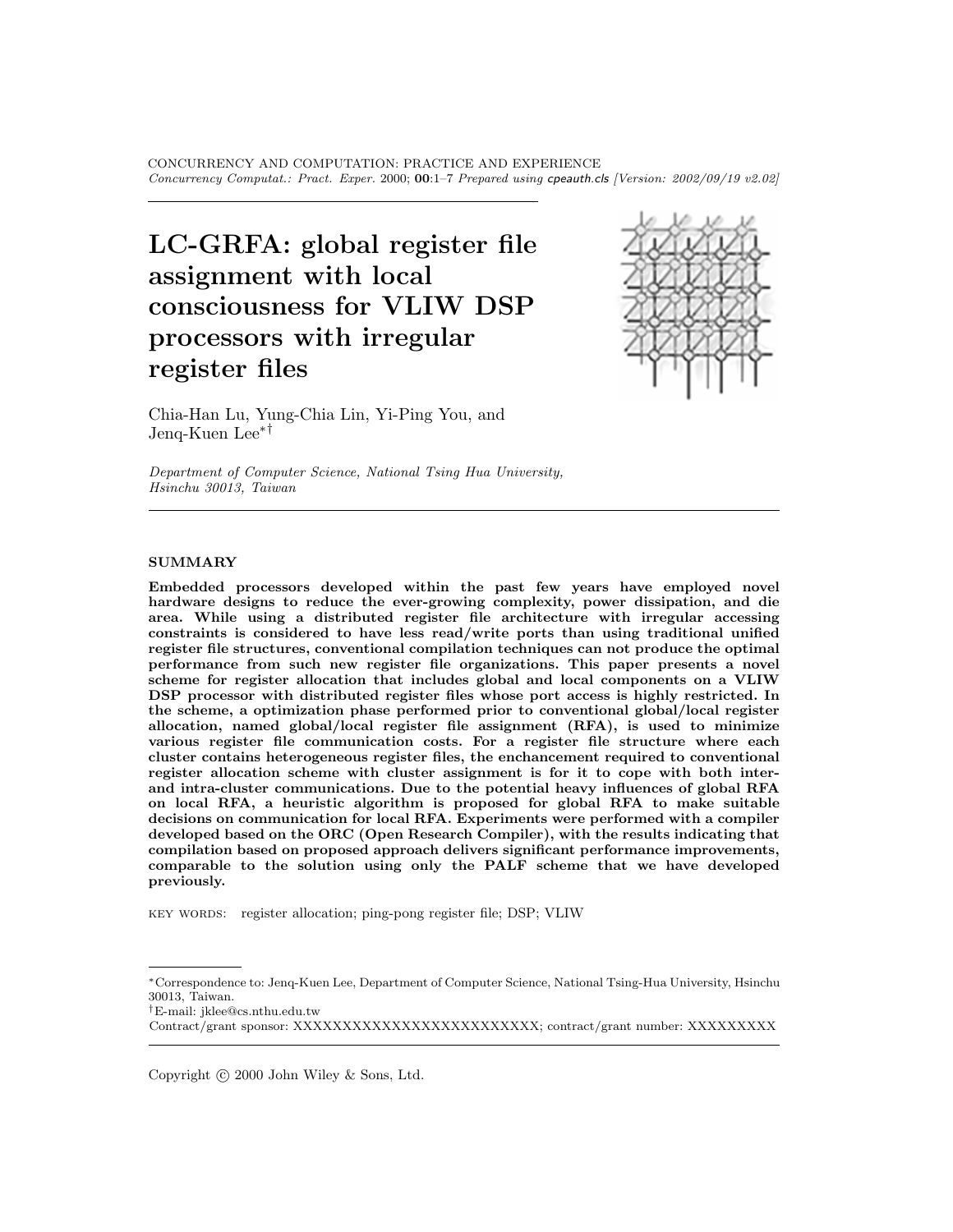

## 1. INTRODUCTION

Embedded processors developed in recent years have attempted to employ novel hardware designs to reduce the ever-growing complexity, power dissipation, and die area. While using a distributed register file architecture with irregular accessing constraints is considered to have less read/write ports than traditional unified register file structures, conventional compilation techniques can not produce the optimal performance from such new register file organizations. Our research work is focused on compiler schemes for a VLIW DSP with distributed register files, known as PAC (Parallel Architecture Core) architectures.

The appearance of multiple banks of register files, distributed register clusters, and ping-pong architectures on embedded VLIW DSPs (e.g., PAC architectures) presents a great challenge for compilers attempting to generate efficient codes for multimedia applications. Current research results on compiler optimizations for such problems in the literature have been limited to addressing issues related to cluster-based architectures. This includes work on partitioning register files to work with instruction scheduling [19], loop partitions for clustered register files [20], and cluster register files [17]. This complex optimization issue for embedded DSPs has been addressed previously  $\vert 16 \vert$ , but only in the layer of copy propagation optimizations, and attempts have been made to deal with software pipelining issues with distributed register files [21] In this paper, we address the issues related to global register allocation.

This work relates to a compiler based on a PAC DSP [3, 7, 8] designed with distinctively banked register files where port access is highly restricted. The PAC DSP employs a heterogeneous design with a single scalar unit (for light-weight arithmetic, address calculation, and program flow control) plus two data-stream-processing clusters, each of which contains a load/store unit and a ALU/MAC unit with powerful SIMD capabilities; every unit in the clusters collocates three diverse types of register files, providing different accessing methods and constraints, and the scalar unit has its own accessible register file. The major specialization of the register file architectures in the PAC DSP is the incorporation of a so-called ping-pong register file structure [6]. This is divided into two banks, each of which can only be accessed mutually exclusively, with a semi-centralized register file among clusters and functional units within a cluster. This design decreases the power consumption due to there being fewer port connections, but its clustered nature makes register access across clusters problematic, and the switched access nature of the ping-pong register file prompts the investigation of further register assignment methods for increasing the degree of instruction-level parallelism.

This paper presents a novel scheme for register allocation comprising global and local register allocation on a VLIW DSP processor with distributed register files whose port access is highly restricted. In the scheme, a phase performed prior to conventional global/local register allocation (GRA/LRA), named global/local RFA (register file assignment), is introduced to minimize various register file communication costs. Our work is based on the Open Research Compiler (ORC) software framework, and in which register allocation comprises GRA and LRA. There are two kinds of temporary name (TN): local and global. LRA manages to allocate registers for local TNs, whose liveness is bounded within a single basic block, and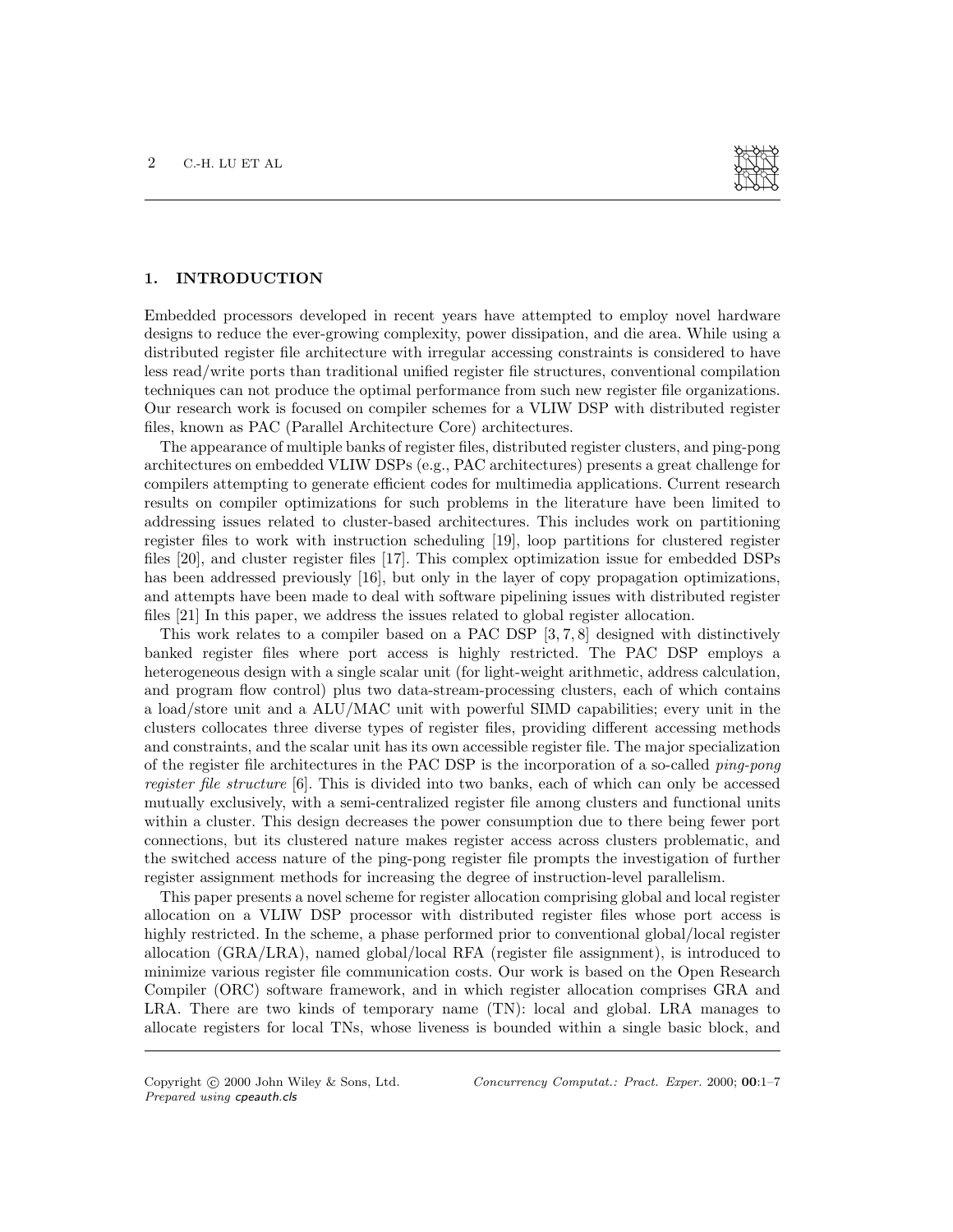

GRA does this for global TNs (GTNs), whose liveness will cross basic blocks. GRA proceeds before LRA in the back-end of the ORC. For featured register file structures where each cluster contains heterogeneous register files, the conventional register allocation scheme with the cluster assignment has to be enhanced to cope with both inter-cluster and intra-cluster communications. Due to the potential heavy influences of global RFA (GRFA) on local RFA (LRFA), a heuristic algorithm is proposed where GRFA makes suitable decisions on communication for LRFA. Experiments were performed with a compiler developed based on the ORC, with the results indicating that compilation based on proposed approach delivers significant performance improvements, comparable to the solution using only the ping-pong aware local favorable (PALF) scheme that we have developed previously [14, 15].

The remainder of this paper is organized as follows. In Section 2, we introduce the processor architecture and register file structure of the PAC VLIW DSP. The proposed register allocation scheme involving RFA is covered in Section 3. Section 4 compares register allocation schemes, and Section 5 presents related work on cluster assignment and our previous work on the processor. Finally, conclusions are drawn in Section 6.

# 2. PAC DSP Architecture

The PAC DSP features a clustered VLIW architecture that boosts scalability, and a large number of registers arranged as innovative heterogeneous and distinct partitioned register file structures. Unlike the symmetric architectures of most DSPs available nowadays, the PAC DSP is constructed as a heterogeneous five-way-issue VLIW architecture, comprising two integer ALUs (I-unit), two memory load/store units (M-unit), and the program sequence control unit/scalar unit (B-unit) that is mainly in charge of control-flow instructions such as branch and jump. Each unit has its own executable subset of the instruction set, and each executable instruction is subject to its own register accessibility constraints. The M- and I-units are organized in pairs, with each pair containing one M-unit and one I-unit in a cluster with associated register files. Each cluster is logically appropriate for processing one data stream, and the current design of the PAC DSP consists of two clusters to support a maximum workload capacity of two concurrent data streams. However, the scalability of the cluster design in the PAC DSP could allow the processor to use more clusters to increase the data processing workload. The B-unit consists of two subcomponents – the program sequence control unit and the scalar unit – due to the hierarchical decoder design for variable-length instruction encoding in the PAC DSP. The program sequence control unit is primarily responsible for operations of control flow instructions. The scalar unit, which is capable of simple load/store and address arithmetic, is placed separately from data-stream-processing clusters, with its own register file. The overall architecture is presented in Fig. 1.

Registers in the PAC DSP are organized into several distinct partitioned register files and placed as cluster structures to reduce wire connections between functional units and registers so as to minimize chip area and power consumption. Local register files are attached to all units in the processor, including the R-register file, AC-register file, and A-register file, which are only accessible by the B-, I-, and M-units, respectively. Global register file named the Dregister file is designed to be shared by the pair of M- and I-units in each cluster. The D register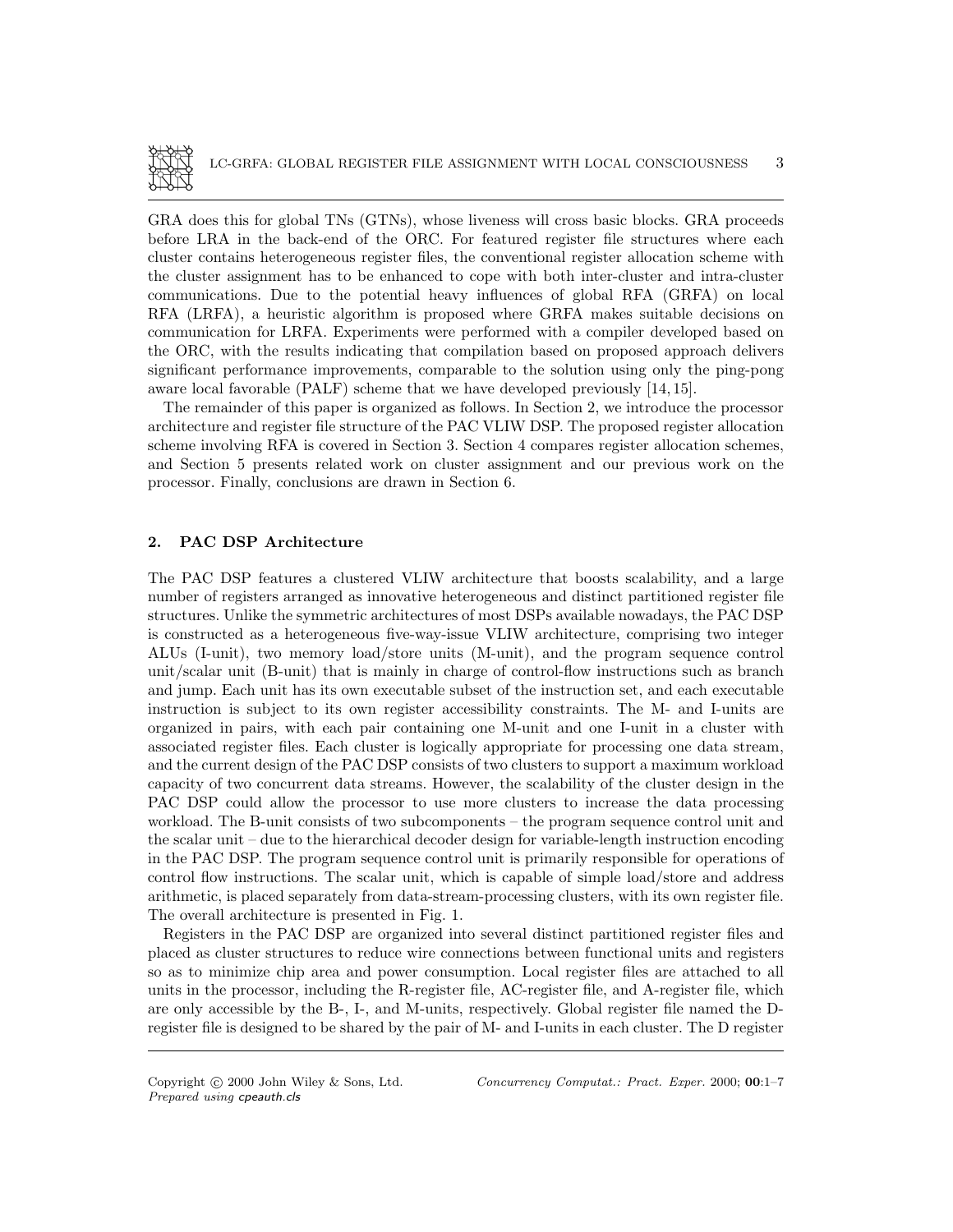



Figure 1. PAC DSP architecture.

file is further partitioned into two banks to utilize instructional port switching technology in order to further reduce wire connections between the M- and I-units. This technology is the ping-pong register file structure, which decreases the register bank port connections that limit the accessibility of the two banks; in each cycle, the two functional units must access different banks. Each instruction bundle encodes the information of which bank is to be accessed by each functional unit in the cycle, so that the hardware can perform port switching between Dregister file banks and functional units to facilitate data sharing within a cluster. Overlapping two data-stream operations in a cluster minimizes occasions when M- and I-units access the same data at the same time, and hence the access constraints of the ping-pong register file structure should have little impact on the performance. The ping-pong register file structure design is to consume less power due to the reduced number of read/write ports [11] while retaining the data communication capability. Each cluster also contains an additional constant register file that is shared by both M- and I-units as one of the read-only operand sources usable by certain instructions. Only M-units can initialize the data in the constant register file.

# 3. Local-Conscious Global Register Allocation Scheme

This section describes our proposed local-conscious GRFA (LC-GRFA), including the adaptation of our previously proposed PALF-LRFA, which is referred to the LRFA used in the PALF scheme.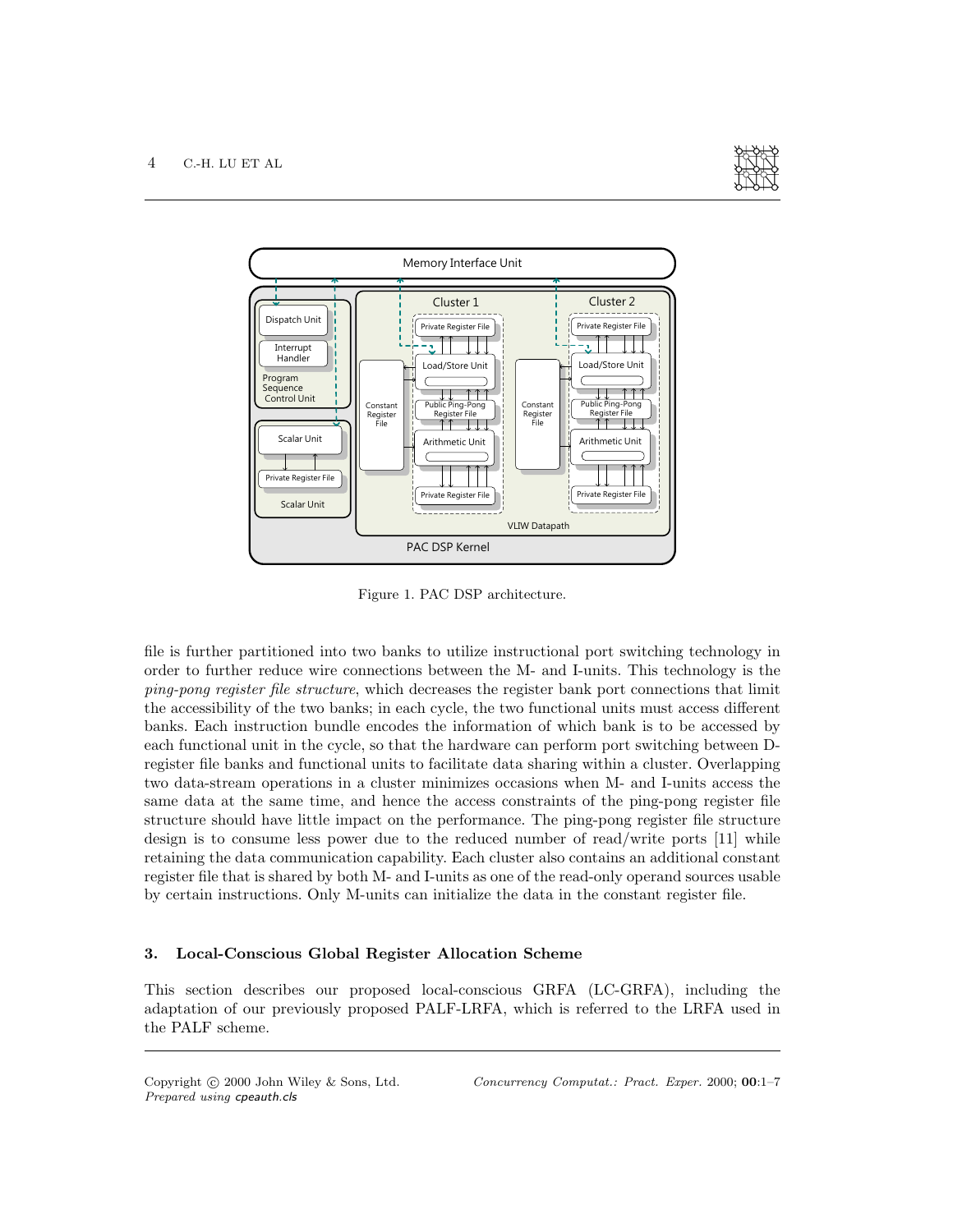

# 3.1. Motivation and Register File Assignment

Because the PAC DSP has a clustered VLIW structure with irregular distributed register files, conventional cluster assignment (CA) does not produce efficient communications in the DSP. These communications can be divided into intra-cluster and inter-cluster communications. Intra-cluster communication, which occurs within a single cluster, uses the public register file as the communication channel. For functional unit  $FU_a$ , if there is an operand in the same cluster that it cannot access, (i.e., belonging to the private register file of another functional unit, called  $FU<sub>b</sub>$ ), intra-cluster communication is required, and hence data must be copied from the private register file of  $FU_b$  into the public register file to make it accessible to  $FU_a$ . Furthermore, inter-cluster communication will also be required if an operand needed by  $FU_a$ is on the other cluster. Moreover, one cluster must issue a send instruction and the other one must issue a receive instruction at the same time (in the same bundle) to complete the inter-cluster communication.

Fig. 2 illustrates the complicated communication in the PAC DSP. In Fig. 2a the original instruction is an addition and is unbundlized, while in Fig. 2b the instruction has its TN register files assigned. Then, Fig. 2c has a bundle where the instruction is bound to I2. However, because I2 cannot access 1A, inter- and intra-cluster communication is required. Thus, in Fig. 2d, a bundle that contains send/receive instructions is inserted for inter-cluster communication, which copies from  $1A$  to  $2A$ , while a nop bundle has to follow to meet the latency requirement of these instructions. Although there is an inter-cluster copy, intra-cluster communication is necessary because  $2A$  is still out of reach of **I2**. This leads to a bundle including a copy, as shown in Fig. 2e.

Complicated communication scheme in the PAC DSP makes it desirable to use a new phase, RFA, to handle communications. RFA includes three major subphases: CA, register file class assignment, and copy insertion. The first two subphases handle inter- and intracluster communications and assign suitable register files to TNs, while the third subphase inserts and unfolds copy instructions to establish the communications derived in the other subphases. The PAC DSP compiler, derived from the ORC, also divides register allocation into GRA and LRA, which are register allocations for GTNs and TNs, respectively. Due to various differences between GRA and LRA, the mentioned RFA has to be extended into GRFA and LRFA, as shown in Fig. 3.

## 3.2. Ping-pong Aware Local Favorable Register Allocation Scheme

This section reviews our previously proposed register allocation algorithm that, given a dependency DAG (directed acyclic graph) [1] describing the compilation regions, heuristically determines the appropriate register file/bank assignment and employs state-of-the-art graphcoloring register allocation for each assigned register file/bank in PAC architectures.

The proposed overall register allocation algorithm is shown in Fig. 4. Our approach requires building an extended data dependence DAG, which preserves the information of the execution and storage relationship for irregular constraint analysis, in addition to the original partial order imposed by instruction precedence constraints. Nodes in the extended data dependence DAG represent instructions of the input code block, with the component-type association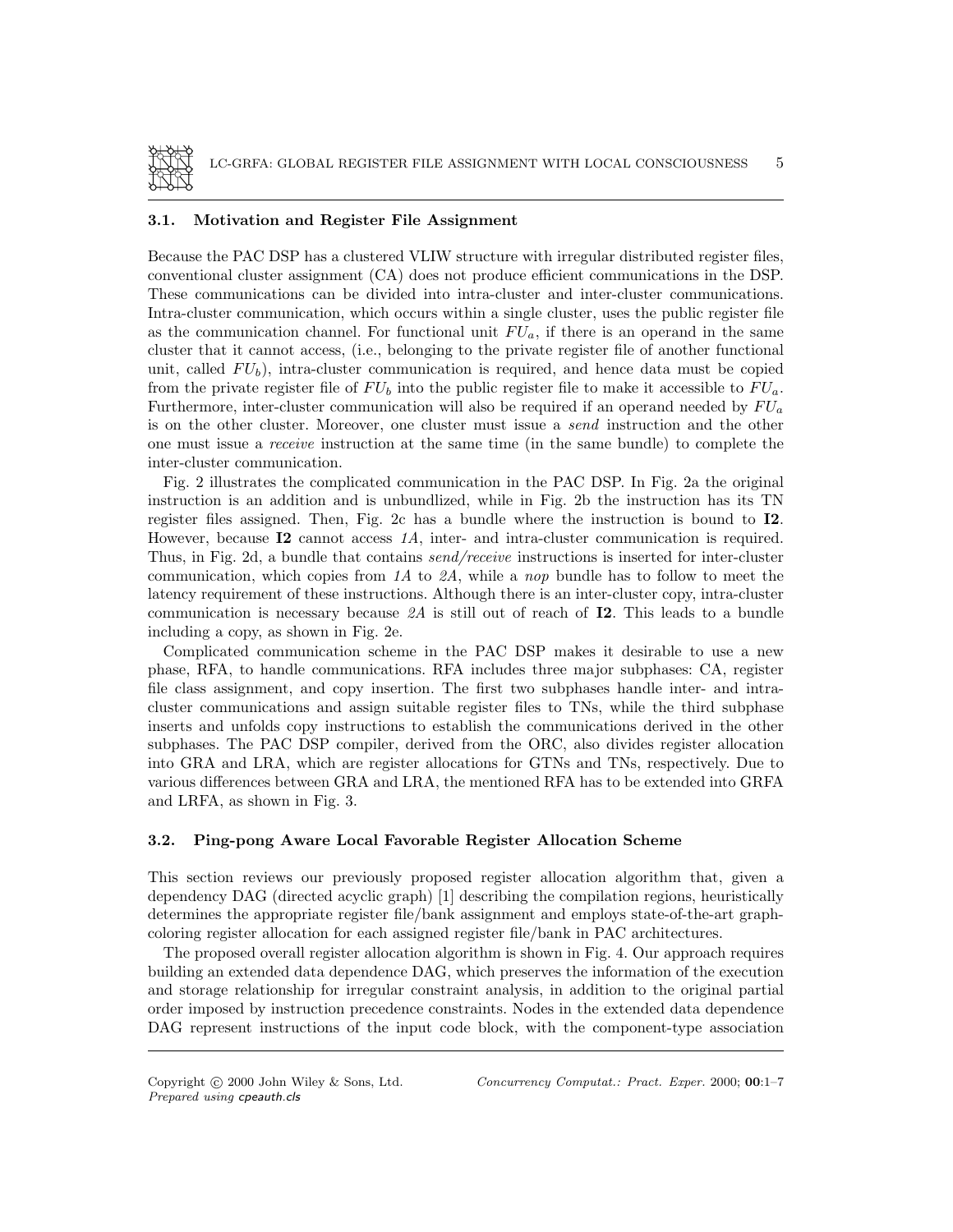



Figure 2. Example of inter-/intra-cluster communication in the PAC DSP: (a) original instruction, (b) each TN has its register file assigned, (c) bundlized, (d) after inter-cluster communication insertion, and (e) after intra-cluster communication insertion. In the figure, A is the private register file of the M-unit,  $AC$  is the private register file of the I-unit, and D is the public register file, and A,  $AC$ , and  $D$  are together defined as the *register file class* of TN, which are prefixed with a number representing the cluster. Thus,  $1D$  is the public register file in cluster 1, and  $2AC$  is the private register file of the I-unit in cluster 2.



Figure 3. Register allocation scheme involving register file assignment with three major subphases.

Prepared using cpeauth.cls

Copyright © 2000 John Wiley & Sons, Ltd. Concurrency Computat.: Pract. Exper. 2000; 00:1–7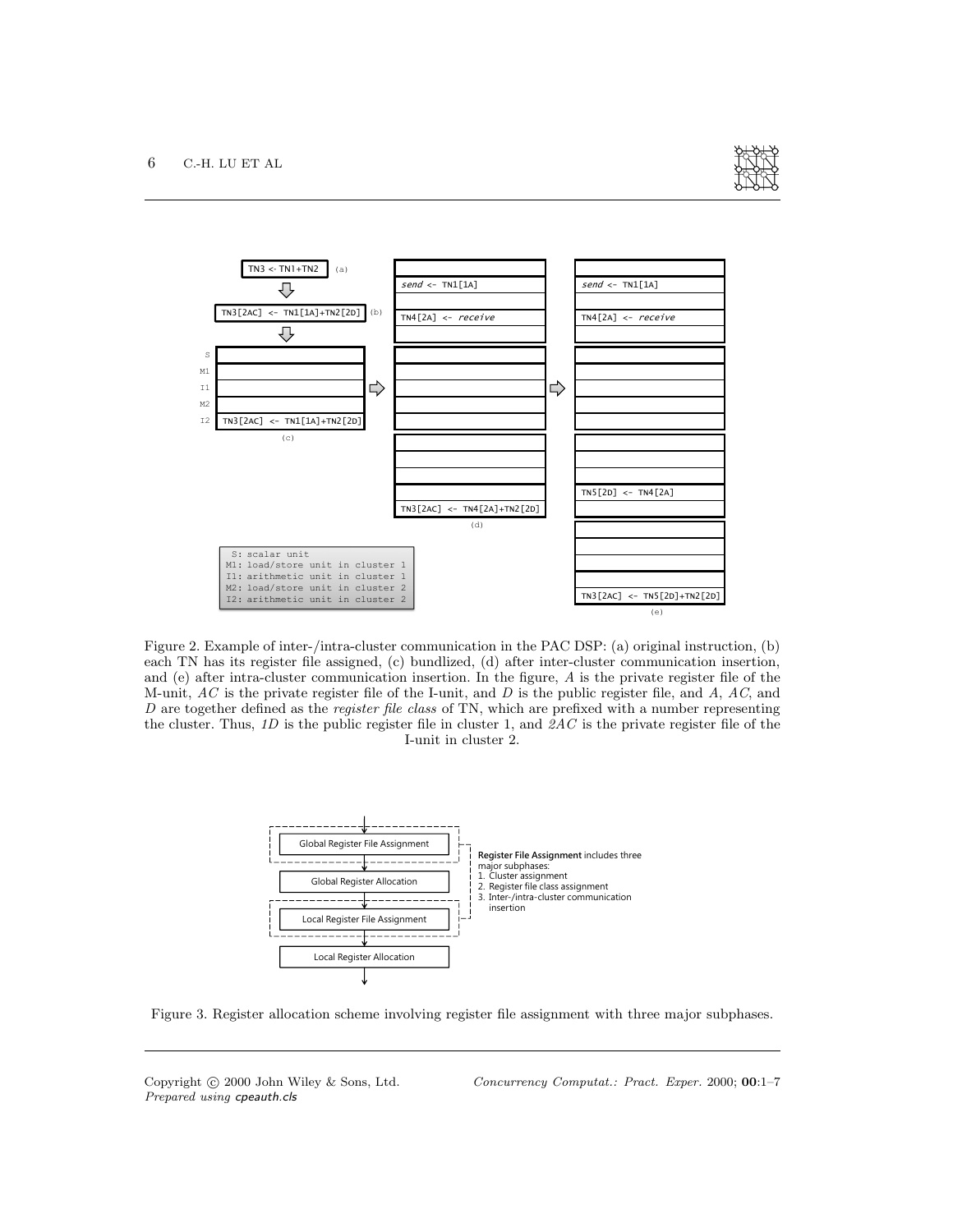

Figure 4. Flowchart of PALF scheme.

(that indicates which functional unit should preferentially be scheduled for this node) and the register-type association (that annotates the appreciated physical register file/bank, to where the operands/results will be allocated); the edges linked between the nodes represent data dependency that serializes the execution order to be followed in the scheduled code sequence. The main PALF register allocation scheme could be organized into the following five phases:

- 1. Perform the preferable functional unit assignment to the default execution type of each instruction using maximal localization analysis.
- 2. Assign operands/results (required to be allocated to physical registers) of each node in the extended data dependence DAG to the desirable register files.
- 3. Partition the operands/results assigned to the global ping-pong register files to the preferred register banks according to the strategy of optimizing ping-pong parallelism.
- 4. Optionally partition the nodes in the extended data dependence DAG into two clusters properly if we would like to compile for two-clusters.
- 5. Insert nodes of the required communication code to avoid invalid register file/bank assignment and cluster partitioning, followed by the physical register allocation for each register file.

# 3.3. Extending Local Register File Assignment for Global Register Allocation

Due to the variety of distributed register files involved and irregular access constraints in the design of PAC DSP architectures, we developed the PALF scheme to include an appropriate LRFA phase in the compiler developed for the PAC DSP before the actual LRA, allowing state-of-the-art graph-coloring-based methods for allocating homogeneous registers in the same register file. This design simplifies the optimization of register allocation for the irregular and distributed register files used in the PAC DSP, but still achieves the expected performance.

Although the proposed PALF-LRFA performs excellently with the local optimizations and instruction scheduling, GRFA cannot be directly derived from the PALF-LRFA since the original design decisions in the heuristics is based on the data dependence DAG. Therefore,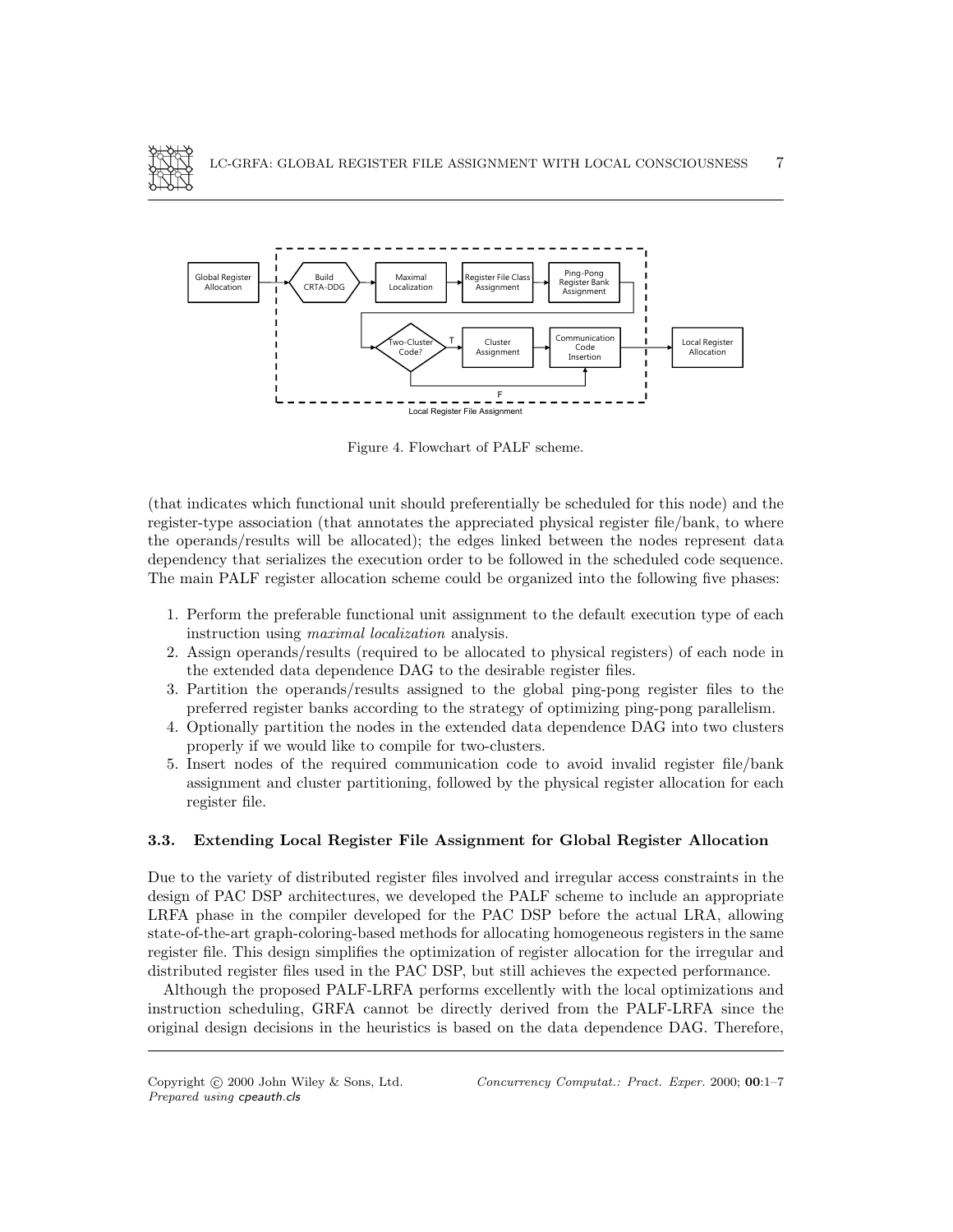

we add a new phase of GRFA, named LC-GRFA, which refers to the local preference of the PALF-LRFA for each basic block and determines the appropriate RFA for GTNs across multiple blocks. Our proposed LC-GRFA extends the PALF-LRFA to obtain RFA of GTNs that is advantageous for both LRFA and local instruction scheduling. We now introduce two LC-GRFA methods: one-pass and two-pass.

The one-pass GRFA is proposed in Algorithm 1, which includes the following steps:

Algorithm 1 One-pass LC-GRFA

| $\rm\bf Requiredair$ e: BB_List <sub>all</sub> and $\rm GTN$ _List <sub>all</sub>                                               |
|---------------------------------------------------------------------------------------------------------------------------------|
| <b>Ensure:</b> Register file assignment of all GTNs                                                                             |
| $\{Step 1: Basic block prioritization\}$                                                                                        |
| BB_List <sub>prio</sub> $\leftarrow$ Prioritize the basic blocks in BB_List <sub>all</sub> ;                                    |
| $\{Step 2: Register file assignment\}$                                                                                          |
| while (BB <sub>-</sub> List <sub>prio</sub> is not empty) or (GTN <sub>-List<sub>all</sub> is not empty) do</sub>               |
| $BB_{\text{prio}} \leftarrow$ Pop the basic block from BB_List <sub>all</sub> with the highest priority;                        |
| $GTN_{\text{L}}$ is $\epsilon_{\text{fixed}} \leftarrow$ All the global temporary names whose register files have been fixed in |
| $GTN_{\text{-}list_{all}}$                                                                                                      |
| Reg_File_Assign <sub>prio</sub> $\leftarrow LocalReg\_File\_Assign(BB_{\text{prio}}, GTN\_List_{fixed});$                       |
| for all $GTN_{\text{prio}} \in GTNList(\text{Reg-File} \_ \text{assign}_{\text{prio}})$ do                                      |
| Fix register file of $GTNprio$ ;                                                                                                |
| end for                                                                                                                         |
| end while                                                                                                                       |
| $\{Step 3: Communication insertion\}$                                                                                           |
| for all $BB \in BB$ List <sub>all</sub> do                                                                                      |
| $Insert\_Comm(BB);$                                                                                                             |
| end for                                                                                                                         |

- 1. Basic block prioritization. The prioritization will prioritize basic blocks in the programming unit based on static or dynamic score. The static score is calculated based on factors such as the loop depth, scheduling length, while the dynamic score is based on profiling. Basic blocks with higher scores have a greater impact on overall performance, so they should be given higher priority to be processed earlier.
- 2. RFA. This step employs LRFA virtually on basic blocks in order of priority until all basic blocks are traversed or all GTNs have register files. For each iteration, if there are previous assignments to GTN register files, the iteration uses them as a precondition for the LRFA to be employed. After the LRFA, the step preserves GTN register files given by LRFA and clears those of TNs. Because GRA will produce extra TNs, it is preferable to leave all TN register files to be assigned in LRFA after GRA.
- 3. Communication insertion. The third step involves simply inserting intra- or inter-cluster communication codes so as to make all operations legal.

In addition to the one-pass method, we propose the two-pass method that employs separate two passes of register file class assignment and CA. Since either passes refer LRFA to make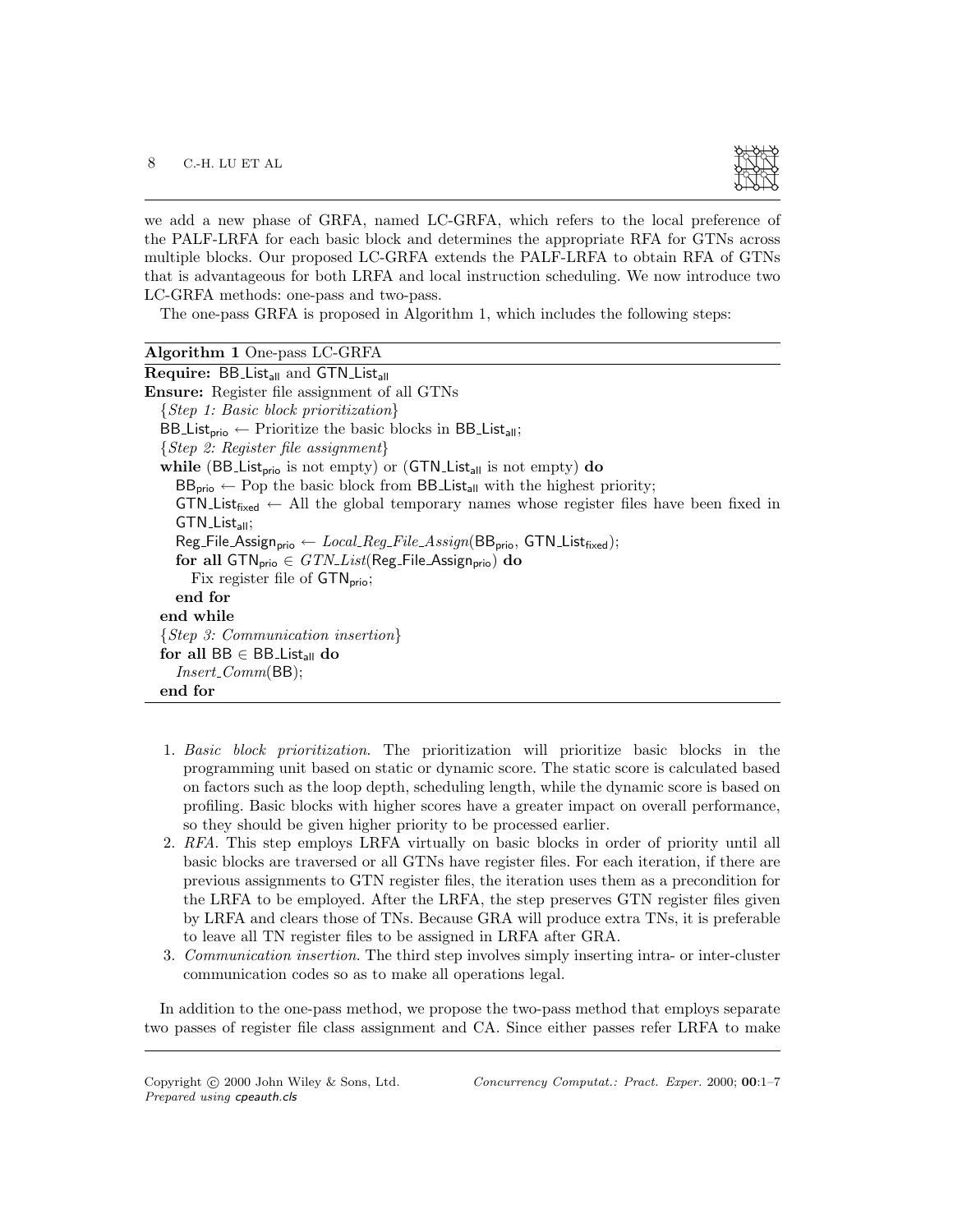

their assignment, the method is considered to be advantageous for local optimizations in some cases. This method is displayed in Algorithm 2, which mainly includes the following passes:

| Algorithm 2 Two-pass LC-GRFA                                                                                                                         |
|------------------------------------------------------------------------------------------------------------------------------------------------------|
| Require: BB_List <sub>all</sub> and GTN_List <sub>all</sub>                                                                                          |
| <b>Ensure:</b> Register file assignment of all GTNs                                                                                                  |
| ${Pass 1: Register file class assignment}$                                                                                                           |
| $\{1.1: Local register file assignment collection of basic blocks\}$                                                                                 |
| Reg_File_Class_Assign_List $\leftarrow \text{Empty};$                                                                                                |
| for all $BB \in BB$ List <sub>all</sub> do                                                                                                           |
| Reg_File_Class_Assign_List [BB]                                                                                                                      |
| $\leftarrow Reg\_File\_Class\_Assign(Local\_Reg\_File\_Assign(BB));$                                                                                 |
| end for                                                                                                                                              |
| ${1.2: Register file class assignment}$                                                                                                              |
| for all $GTN \in GTN$ List <sub>all</sub> do                                                                                                         |
| $Reg$ -File-Class $\leftarrow \textit{Consistent\_Reg\_File\_Class}(\textsf{GTN}, \textsf{Reg\_File\_Class\_Assign\_List});$                         |
| if (Reg_File_Class is <i>Nothing</i> ) then                                                                                                          |
| $Reg\_File\_Class(GTN) \leftarrow Reg\_File\_Class;$                                                                                                 |
| else                                                                                                                                                 |
| $Reg\_File\_Class(GTN) \leftarrow Public Register File Class;$                                                                                       |
| end if                                                                                                                                               |
| Fix register file class of GTN;                                                                                                                      |
| end for                                                                                                                                              |
| ${Pass 2: Cluster assignment}$                                                                                                                       |
| ${2.1: Basic block prioritization}$                                                                                                                  |
| BB_List <sub>prio</sub> $\leftarrow$ Prioritize the basic blocks in BB_List <sub>all</sub> ;                                                         |
| ${2.2: Cluster assignment}$                                                                                                                          |
| while (BB <sub>-</sub> List <sub>prio</sub> is not empty) or ( $GTN$ -List <sub>all</sub> is not empty) do                                           |
| $BB_{\text{prio}} \leftarrow$ Pop the basic block from BB_List <sub>all</sub> with the highest priority;                                             |
| $GTN$ List <sub>fixed</sub> $\leftarrow$ All the global temporary names whose clusters or cluster file classes have                                  |
| been fixed in $GTN$ -List <sub>all</sub> ;                                                                                                           |
| Cluster_Assign <sub>prio</sub> $\leftarrow$ <i>Cluster_Assign</i> ( <i>Local_Reg_File_Assign</i> (BB <sub>prio</sub> , GTN_List <sub>fixed</sub> )); |
| for all $GTN_{\text{prio}} \in GTN_{\text{L}ist}(Cluster\text{-}Assign_{\text{prio}})$ do                                                            |
| Fix cluster of GTN <sub>prio</sub> ;                                                                                                                 |
| end for                                                                                                                                              |
| end while                                                                                                                                            |
| ${Communication}$ insertion $}$                                                                                                                      |
| for all $\mathsf{BB} \in \mathsf{BB}\_\mathsf{List}_\mathsf{all}$ do<br>$Insert\_Comm(BB);$                                                          |
| end for                                                                                                                                              |
|                                                                                                                                                      |

1. Register file class assignment. In the first pass, the method manages to assign register file classes to all GTNs, such as A, AC, and D. After colleting LRFA of each basic blocks,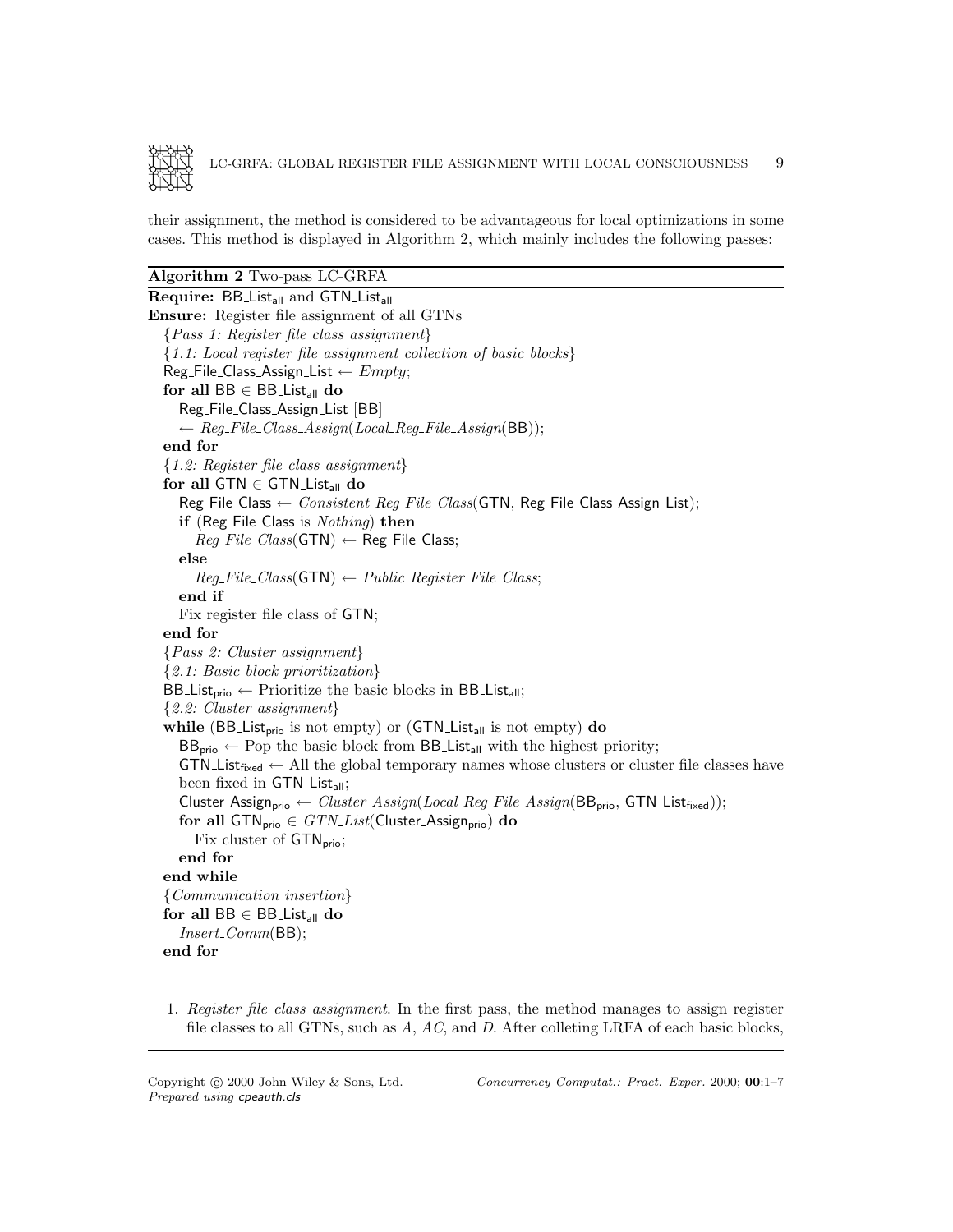

it uses the information to assign the GTN register file class. A GTN is 'consistent' in register file class assignment if LRFA of each basic block assigns the GTN to the same register file class. If this occurs, it indicates that LRFA may agree to the consistent register file class, and hence the method assigns the GTN to the class. Otherwise, it assigns the GTN to the public register file class since the disagreement suggests that intra-communication may be required.

2. Cluster assignment. After all GTN register file classes are assigned, CA is performed in the second pass, which operates like the one-pass method.

# 3.4. Examples of Local-Conscious Global Register File Assignment

This section provides simple examples to illustrate the current version of the proposed LC-GRFA methods. Fig. 5 shows an example of the one-pass method with 10 GTNs in the programming unit, which are listed in the leftmost column. And each assignment of GTN comprises two parts: the cluster and the register file class. For example, an assignment of a GTN to D in cluster 2 is represented by  $2D$ . The one-pass method is based on the basic block priority. Referring to Fig. 5, in Step 1 the method chooses BB5 (which has the highest priority), which references four GTNs: GTN4, GTN5, GTN6, and GTN12. The method performs LRFA and assigns the GTNs to 1D and 2D. BB6 chosen in Step 2 references GTN5, GTN7, GTN8, GTN9, and GTN11. Because GTN5 has been assigned in Step 1, the GTN cannot be modified and used as a precondition for subsequent LRFA. So, LRFA is performed in Step 2 using the assignment of GTN5 as a precondition, with GTN7, GTN8, GTN9, and GTN11 being assigned. This process continues in Steps 3 and 4. At the end of Step 4 there are no more unassigned GTNs, and hence the method terminates.

Fig. 6 presents an example of the two-pass method. First of Pass 1 involves performing LRFA on each basic block independently and collecting the assignment of the register file class of each basic block as a reference. For example, BB2 references four GTNs: GTN1, GTN2, GTN3, and GTN6. LRFA produces an assignment of A for GTN1 and GTN2, AC for GTN3, and D for GTN6. Pass 1 also makes a compromise among these assignments. For example, based on our method, Pass 1 assigns GTN1 to  $A$ , GTN6 to  $D$ , and GTN10 to  $AC$ . This is followed by Pass 2 performing CA based on Pass 1, which assigns GTN1 to 1A, GTN6 to 2D, and GTN10 to 1AC.

#### 4. Experiments and Discussion

This section describes our preliminary experiments on the proposed LC-GRFA methods. Fig. 7 compares various prioritization methods, while Fig. 8 compares various register allocation schemes using the DSPstone benchmark suite [13] in the PAC DSP, implemented on our developed compiler based on ORC infrastructures and evaluated with a cycle-accurate instruction set simulator of the PAC DSP.

Our method is based on prioritization of basic blocks, which influences the performance. Fig. 7 compares among three prioritization methods: block length, random, and frequency. The results for the random method are the averages of 10 runs of the benchmarks. The frequency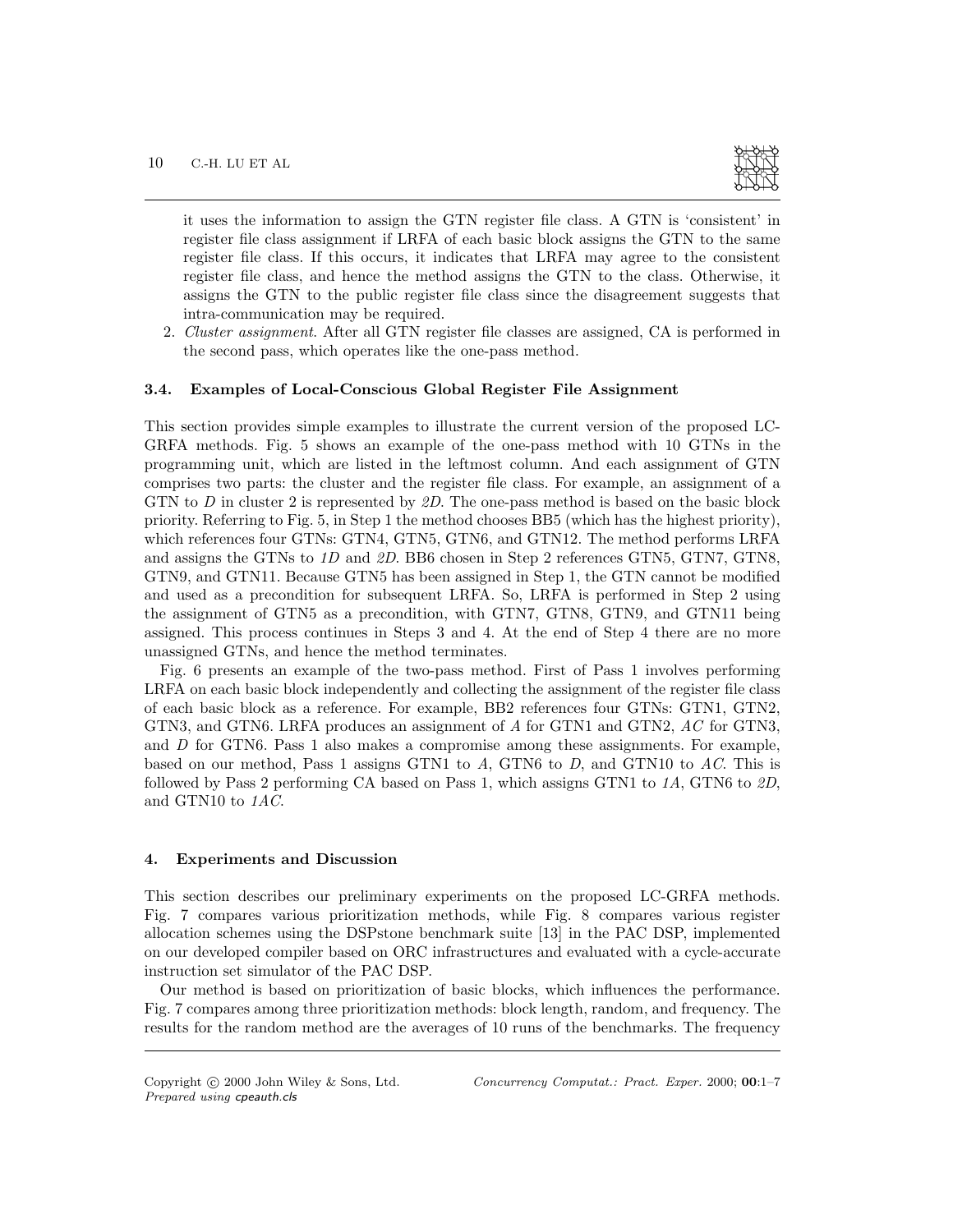



Figure 5. Example of one-pass LC-GRFA. In the figure, each column is headed by the basic blocks involved in each step.



Figure 6. Example of two-pass LC-GRFA.

Copyright © 2000 John Wiley & Sons, Ltd. Concurrency Computat.: Pract. Exper. 2000; 00:1–7 Prepared using cpeauth.cls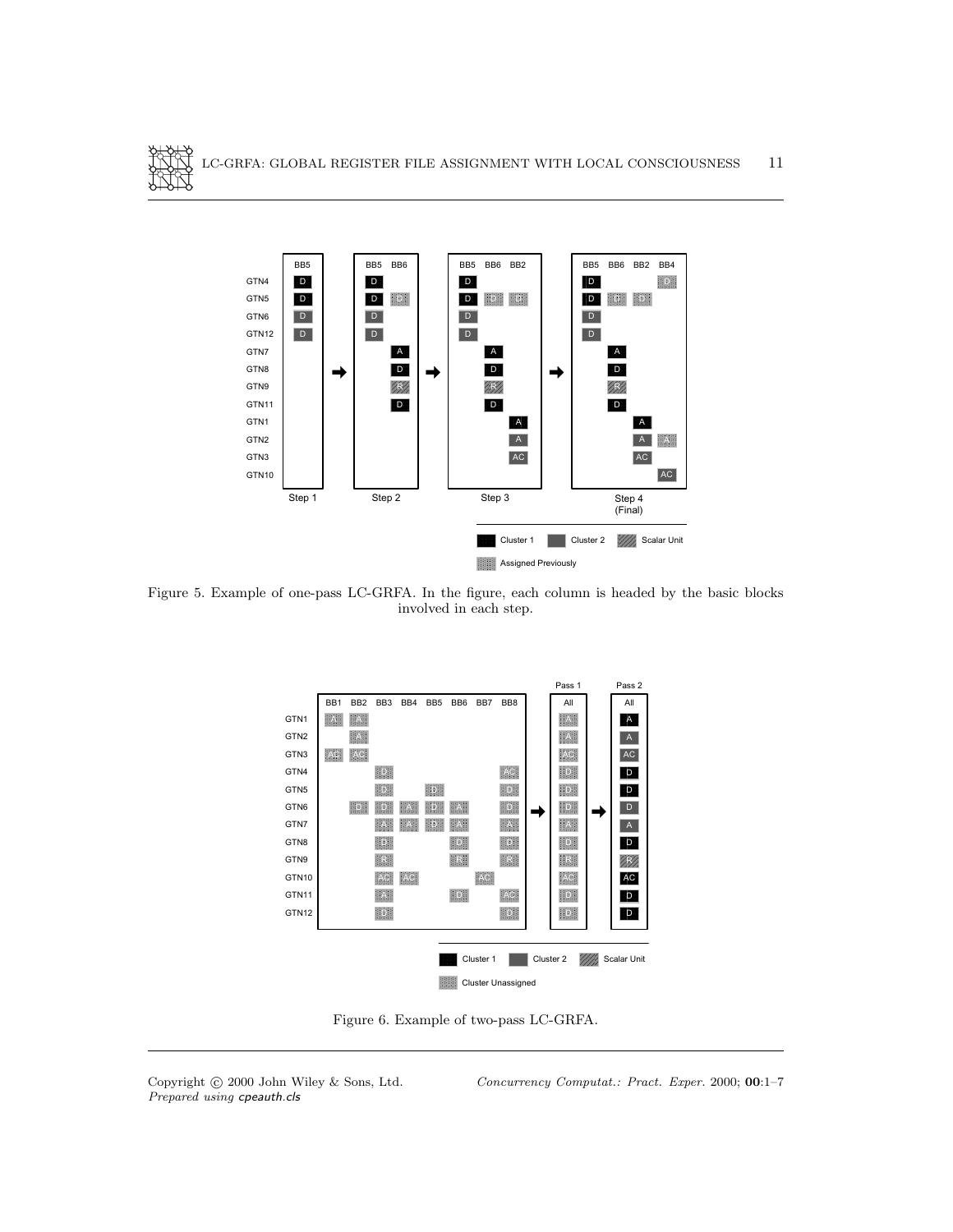



Figure 7. Comparison of various prioritization methods.

method refers to using the frequency utility provided by the ORC. Related to block-length method, the random method exhibits impaired performance whereas the frequency method improves performance by 7% on average.

The following three register allocation schemes with different RFA methods were compared: (1) PALF-LRFA only, (2) PALF-LRFA plus na¨ıve GRFA, (3) PALF-LRFA plus the proposed one-pass LC-GFRA method, and (4) PALF-LRFA plus the proposed two-pass LC-GFRA method. The comparison indicates that the last two schemes provide 45% speedup on average relative to the PALF-LRFA and 30% speedup on average relative to the PALF-LRFA plus naïve GRFA.

Most of the programs in DSPstone benchmark suite have fine speedup using the scheme, except n\_complex\_updates. n\_complex\_updates reveals another issue in developing compilers for the PAC DSP architecture, which features an irregular distributed register file structure. For n complex updates, some register files are highly utilized in the proposed two-pass GFRA and lead to considerable spilling in the LRA, which degrades the performance for the benchmark. This could be solved using register pressure control in every register file in RFA to provide appropriate apportionment between LRA and GRA. Since the number of registers in register files on the PAC DSP is limited, the control relies on precise modeling of potential register usage scenarios.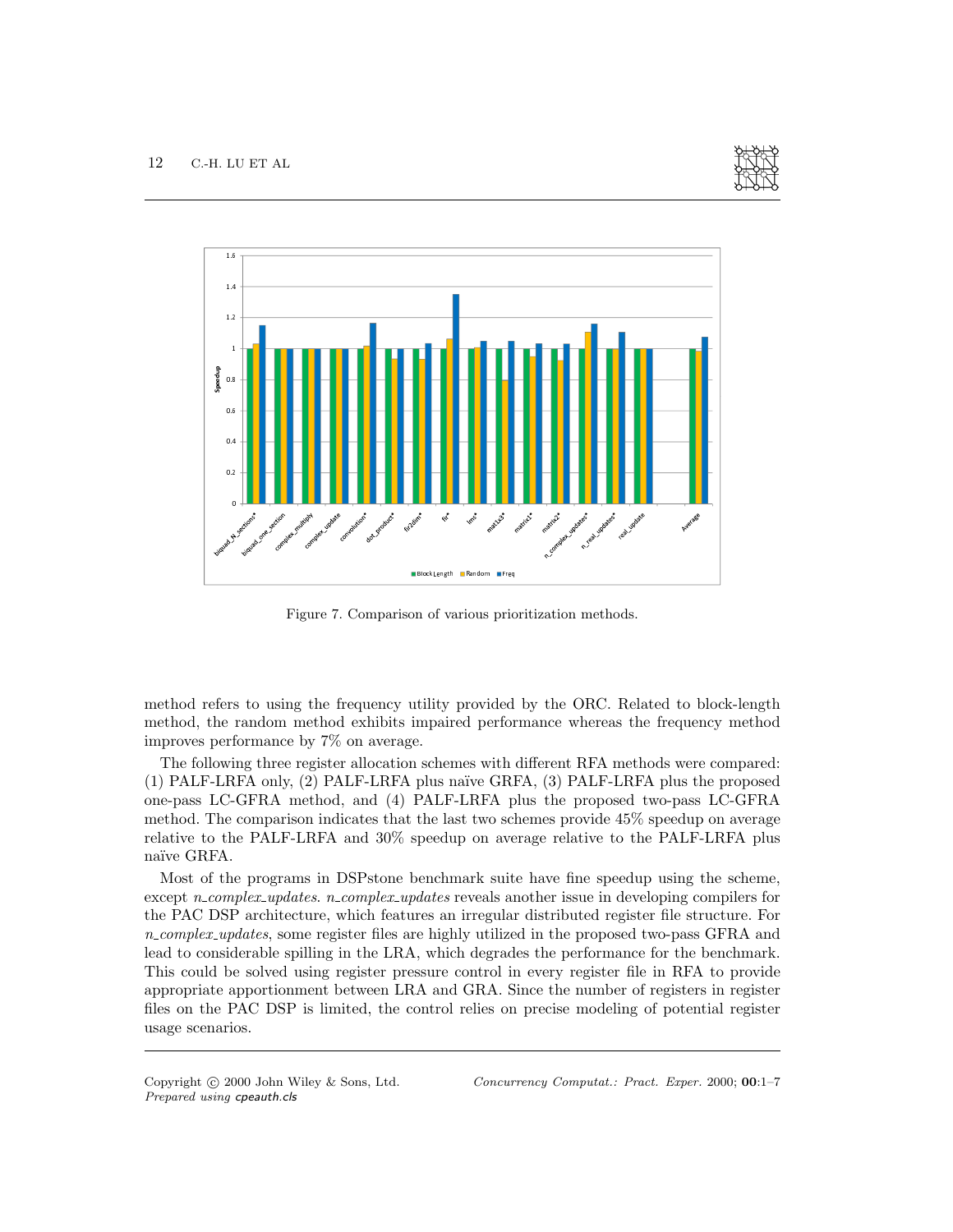



Figure 8. Comparison of register allocation schemes.

## 5. Related Work

Hiser, Carr, and Sweany have described global register partitioning for CA in [17], where a register component graph (RCG) is built on data dependence DAGs and an optimal schedule is used to model the relationship between registers. Every node in the RCG represents register operands, and the weight of an edge represents the 'affinity' the connected nodes: positive weight indicates that the related nodes should be put in the same cluster, and vice versa. They used a greedy heuristic algorithm to divide these nodes into two clusters. The experimental results show that their algorithm exhibits a performance degradation of only about 10% when compared to an unrealizable monolithic-register-bank architecture with the same level of ILP. However, their architecture is simpler than the PAC DSP which, which has is subject to the ping-pong constraint, and hence it is difficult to implement the algorithm in the PAC DSP

Terechko, Thénaff, and Corporaal provided another method for CA of global values [18]. Local values have short-lived ranges, while global values can be alive throughout the whole programming unit. Those authors provided several methods for performing the task, one of which is involved using the 'affinity' as mentioned above. The affinity between two global values indicates the benefit of assigning them to the same cluster based on the data flow graph. Equations were used to represent the affinity between two global values, rather than the RCG mentioned in [17] They also provided detailed experimental comparisons.

Besides PALF, we have previously proposed a simultaneous instruction scheduling/RFA method based on simulated annealing [9], which iteratively optimizes the entire RFA state of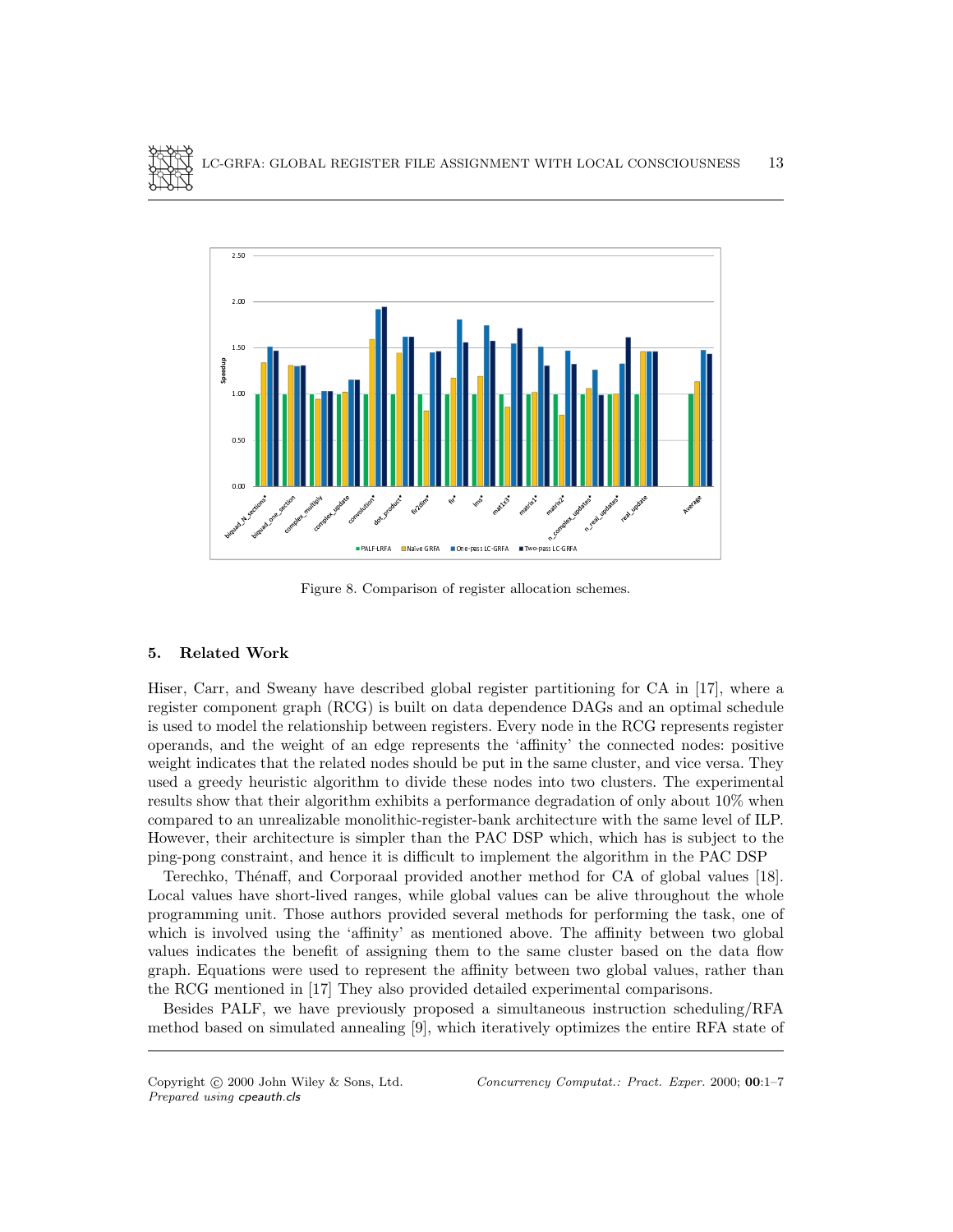

a single basic block, and uses the instruction scheduler itself as the evaluation function. This local approach was borrowed from [19], and can also be globally extended in the same manner as PALF as presented in this paper.

In addition to work on the register allocation scheme, the copy propagation in the original ORC could also be modified [16]. Due to the irregular distributed register file structure in the PAC DSP, conventional copy propagation might degrade the performance. In the present study, a communication cost model was derived for copy propagation, which was based on the cluster distance, register port pressure, and movement type of register sets. The model was used to guide data flow analysis for better performance on the PAC DSP architecture. This scheme is effective at preventing the performance anomaly.

#### 6. Conclusion

This paper proposes a new register allocation scheme involving a separated phase named RFA which comprises LRFA and GRFA. Due to the irregular distributed register file structures on PAC DSP architectures, where the conventional register allocation is not sufficient, RFA could form the core procedure of the scheme to boost performance on the architecture. The preliminary experimental results presented here show that the proposed scheme can efficiently utilize the distributed register file architectures and deliver good performance. Our future work will include a complete exploration of the various issues involved in our proposed scheme.

#### REFERENCES

- 1. Aho, A. V., J. D. Ullman, and R. Sethi: Compilers Principles, Techniques, and Tools. Addison-Wesley, Reading, MA, 1986.
- 2. CEVA: CEVA-X1620 Datasheet. CEVA, 2004.
- 3. David Chang and Max Baron: Taiwan's Roadmap to Leadership in Design. Microprocessor Report, In-Stat/MDR, Dec. 2004. http://www.mdronline.com/mpr/archive/mpr 2004.html
- 4. A. Capitanio, N. Dutt, and A. Nicolau: Partitioned Register Files for VLIW's: A Preliminary Analysis of Tradeoffs. Proceedings of the 25th Annual International Symposium on Microarchitecture (MICRO-25), pages 292–300, Portland, OR, December 1–4 1992.
- 5. R. Ju, S. Chan, and C. Wu: Open Research Compiler for the Itanium Family. Tutorial at the 34th Annual Int'l Symposium on Microarchitecture, Dec. 2001.
- 6. T.-J. Lin, C.-C. Lee, C.-W. Liu, and C.-W. Jen: A Novel Register Organization for VLIW Digital Signal Processors. Proceedings of 2005 IEEE International Symposium on VLSI Design, Automation, and Test, pages 335–338, 2005.
- 7. T.-J. Lin, C.-C. Chang. C.-C. Lee, and C.-W. Jen: An Efficient VLIW DSP Architecture for Baseband Processing. Proceedings of the 21th International Conference on Computer Design, 2003.
- 8. Tay-Jyi Lin, Chie-Min Chao, Chia-Hsien Liu, Pi-Chen Hsiao, Shin-Kai Chen, Li-Chun Lin, Chih-Wei Liu, Chein-Wei Jen: Computer architecture: A unified processor architecture for RISC & VLIW DSP. Proceedings of the 15th ACM Great Lakes symposium on VLSI, April 2005.
- 9. Yung-Chia Lin, Chung-Lin Tang, Chung-Ju Wu, Ming-Yu Hung, Yi-Ping You, Ya-Chiao Moo, Sheng-Yuan Chen, and Jenq Kuen Lee: Compiler Supports and Optimizations for PAC VLIW DSP Processors. Proceedings of the 18th International Workshop on Languages and Compilers for Parallel Computing, 2005.
- 10. R. A. Ravindran, R. M. Senger, E. D. Marsman, G. S. Dasika, M. R. Guthaus, S. A. Mahlke, and R. B. Brown: Increasing the number of effective registers in a low-power processor using a windowed register file. Proceedings of the 2003 International Conference on Compilers, Architecture, and Synthesis for Embedded Systems (CASES '03), 125–136, 2003.